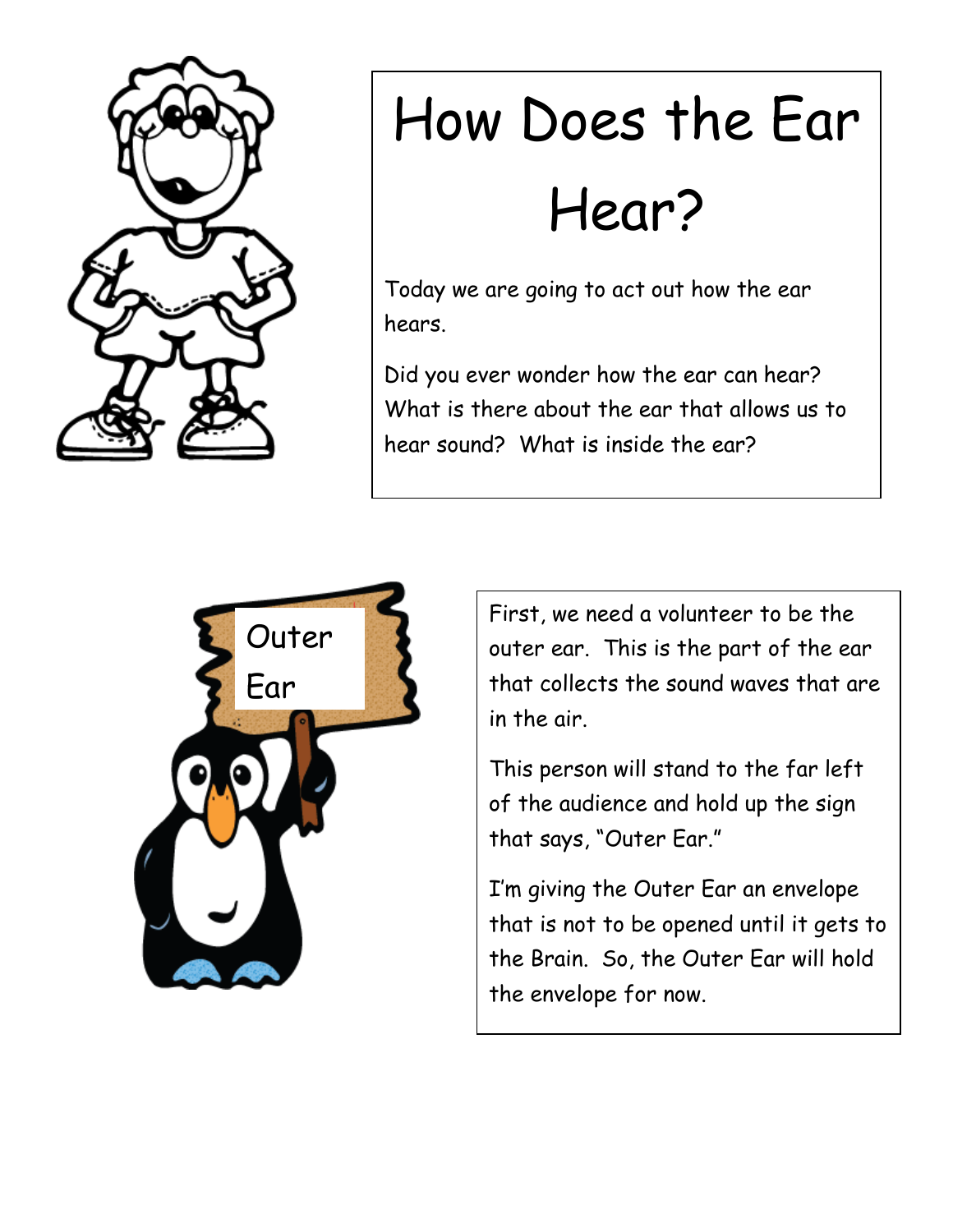We will have a complete ear that is something like this picture when we have all the volunteers in front of the class:





Now that we have the outer ear, we will need an ear canal. The ear canal is like a little tunnel that goes from the outer ear to the ear drum. Never put anything bigger than your elbow into the ear canal. Who will volunteer to hold up the ear canal sign, and stand next to the Outer Ear?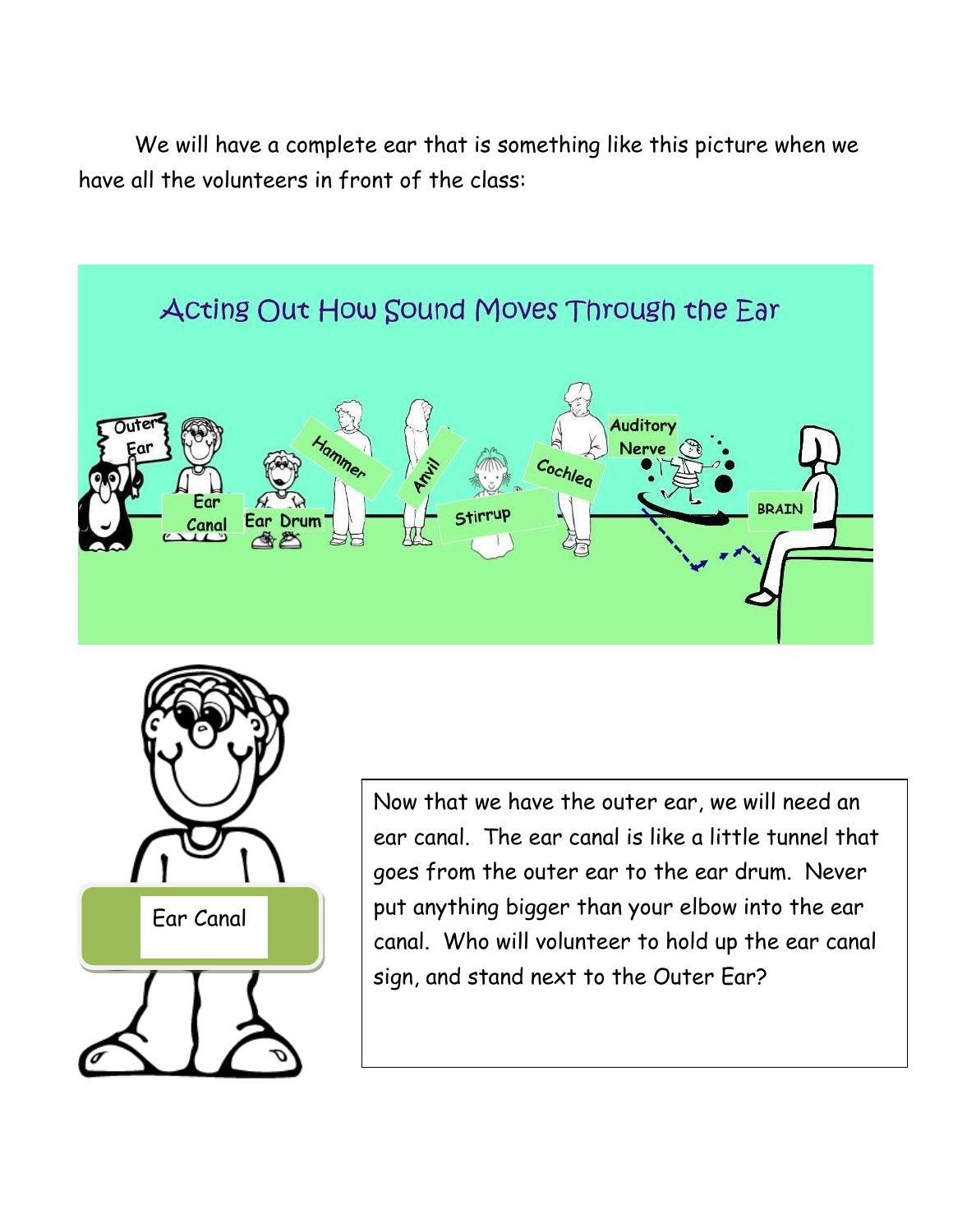

Now, at the end of the ear canal is the ear drum. When you have an earache, this is the part of the ear that might bulge or even tear a little. There would be pressure on the ear drum.

The ear drum divides the outer and middle ear.



Next in line after the outer ear, ear canal, and ear drum we will need volunteers to be the hammer, anvil, and stirrup. These are three tiny bones in the middle ear that also move when sound waves travel through your ear. But do you know what, the ear still hasn't actually heard anything. The parts have just moved a little!

Let's check if our ear parts are in order:

- 1. Outer ear
- 2. Ear canal
- 3. Ear drum
- 4. Hammer
- 5. Anvil
- 

6. Stirrup Good, now let's see what is next!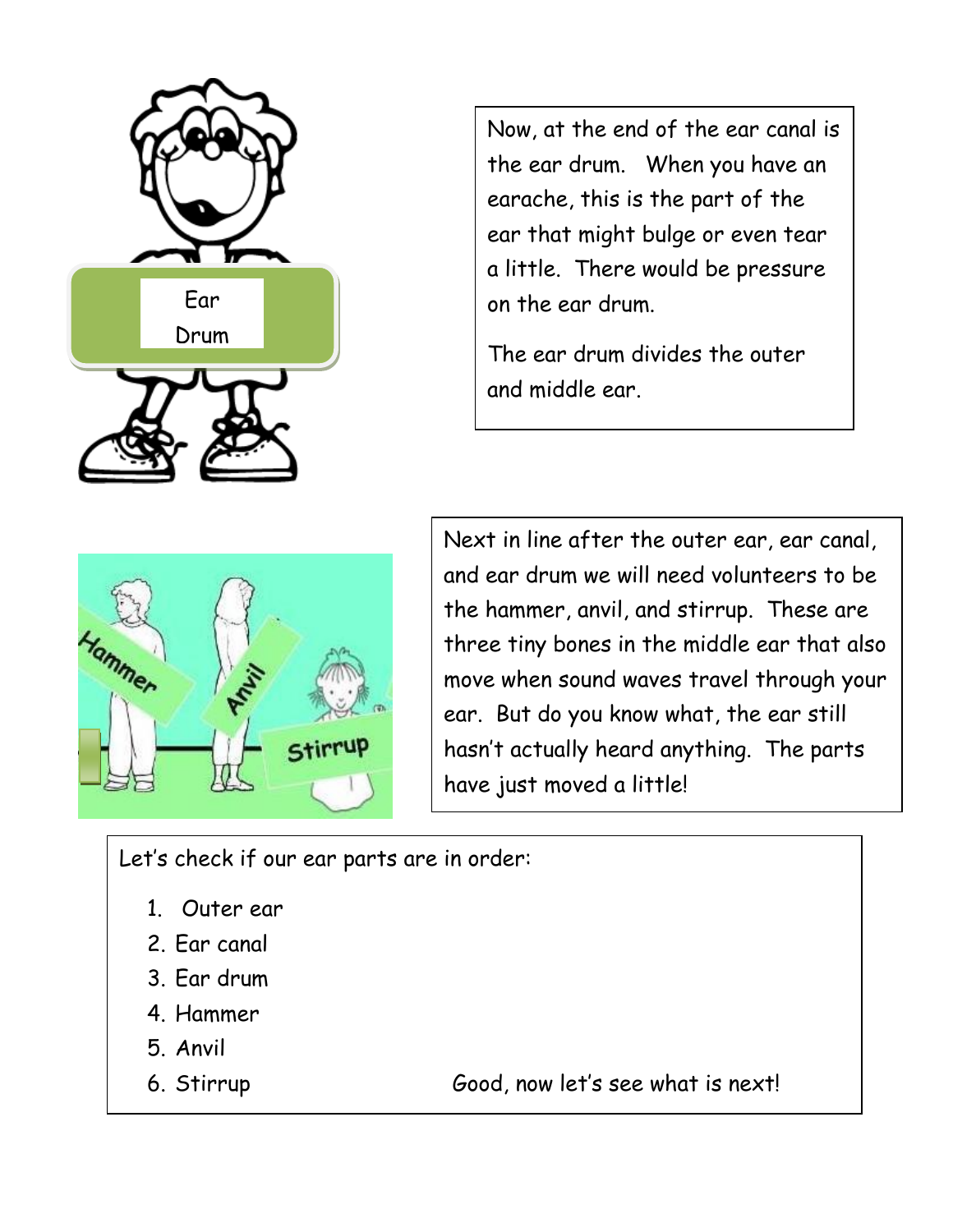

We need a volunteer to be the Cochlea.

The *hair cells* in the *cochlea* move very fast when sound waves hit them. They vibrate. The *hair cells* change the clapping sound to a kind of *electricity*.

The Cochlea is in the inner ear.



Next we need a volunteer to be the Auditory Nerve. The Auditory Nerve carries the sound waves to the Brain to interpret the sounds into "hearing." The *electricity* moves up the *auditory nerve* to your brain.